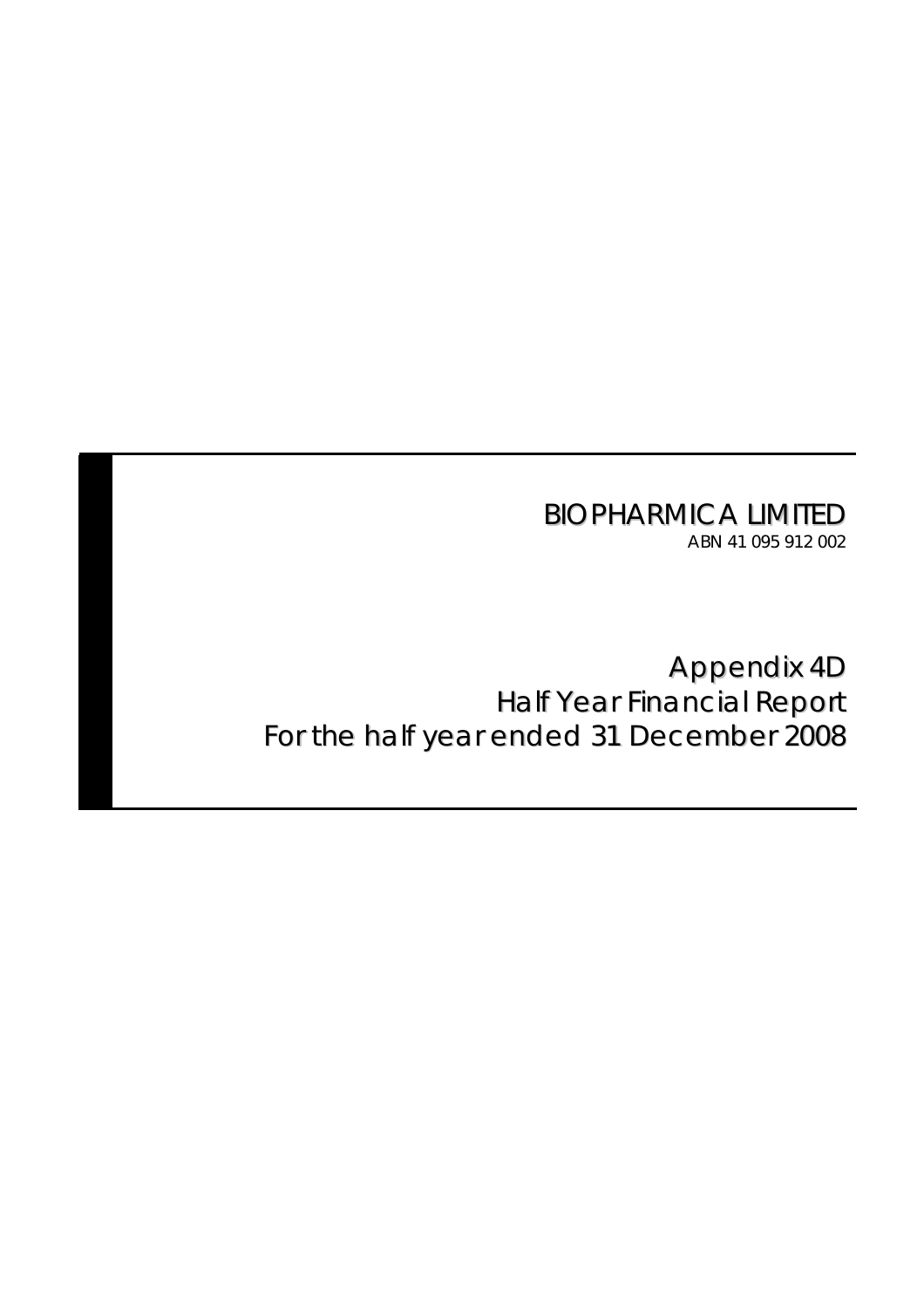### Page Number

# **Company Information**

### **Directors**

David Breeze – Executive Chairman Seng Yap – Non-Executive Director Greg Gilbert – Non Executive Director Hock Goh – Non Executive Director

**Scientific Advisors**  Professor Peter Klinken

## **Registered Office**

14 View Street NORTH PERTH WA 6006

## **Principal Business Address**

14 View Street NORTH PERTH WA 6006 Telephone: (08) 9328 8366 Facsimile: (08) 9328 8733 Website: www.biopharmica.com.au E-mail: admin@biopharmica.com.au

## **Auditor**

PKF BGC Centre Level 7, 28 The Esplanade PERTH WA 6000

## **Share Registry**

Security Transfer Registrars Pty Ltd 770 Canning Highway APPLECROSS WA 6153

## **Australian Business Number**

41 095 912 002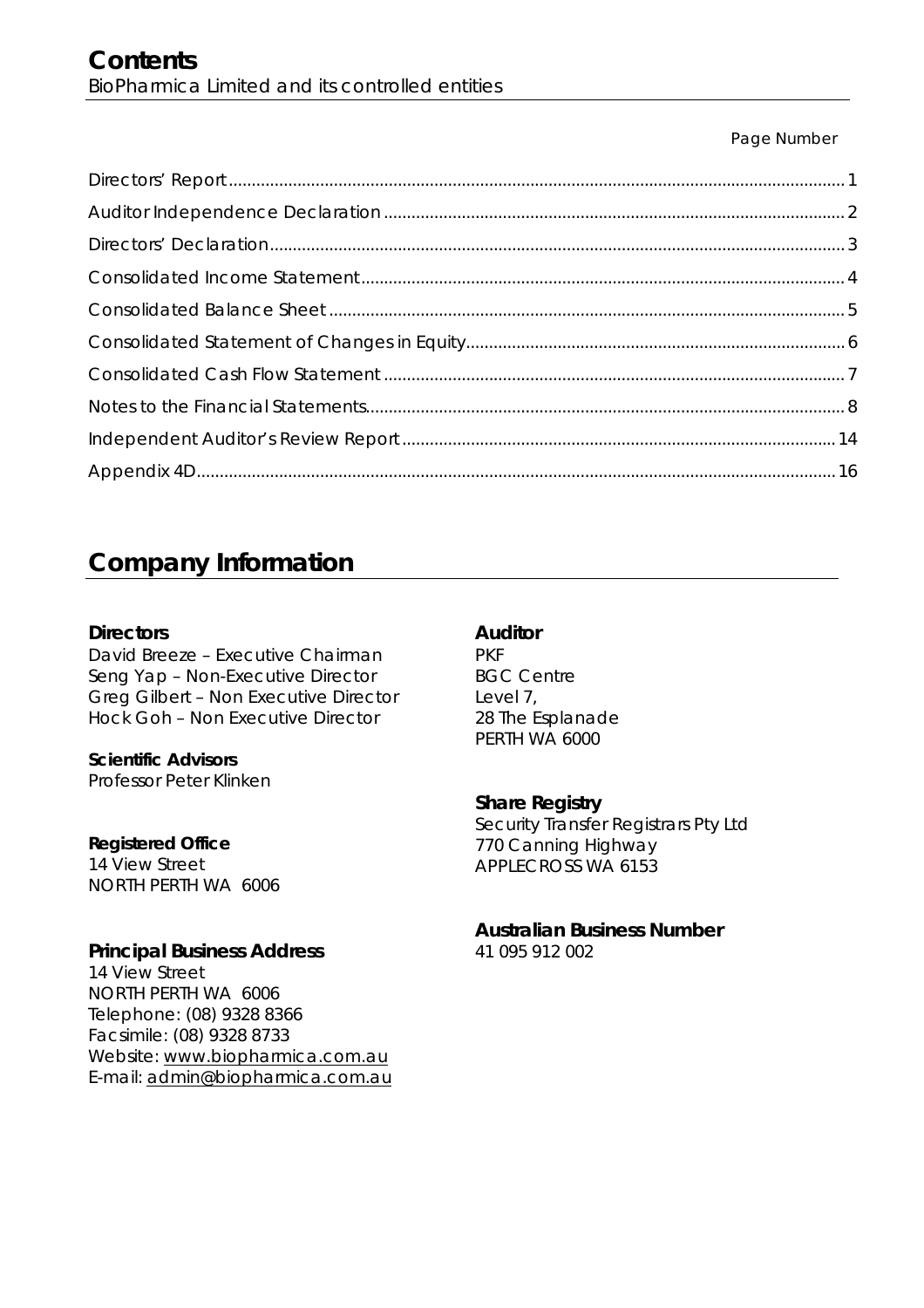## **Directors' Report**  BioPharmica Limited and its controlled entities

The directors of BioPharmica Limited submit herewith the financial report for the half year ended 31 December 2008. In order to comply with the provisions of the Corporations Act 2001, the directors report as follows:

### **Directors**

The names of the directors of the company during or since the end of the period are:

D L Breeze S K Yap G Gilbert H Goh

### **Review of Operations**

Operating loss for the consolidated entity after tax for the year was \$862,847 (2007 \$741,097).

### **Subsequent Events**

Other than referred in note 8 of these financial accounts there have not been any matters or circumstance that have arisen since the end of the period, that have significantly affected, or may significantly affect, the operations of the consolidated entity, the results of those operations, or the state of affairs of the consolidated entity in future financial years.

### **Dividends**

The Directors recommend that no dividend be paid in respect of the current period and no dividends have been paid or declared since the commencement of the period.

### **Auditor's Independence**

The directors received a declaration of independence from the auditor. This is included in the financial report on page 2.

Signed in accordance with a resolution of the directors made pursuant to s.306C of the Corporations Act 2001.

On behalf of the Directors

D L Breeze Executive Chairman PERTH, 24 February 2009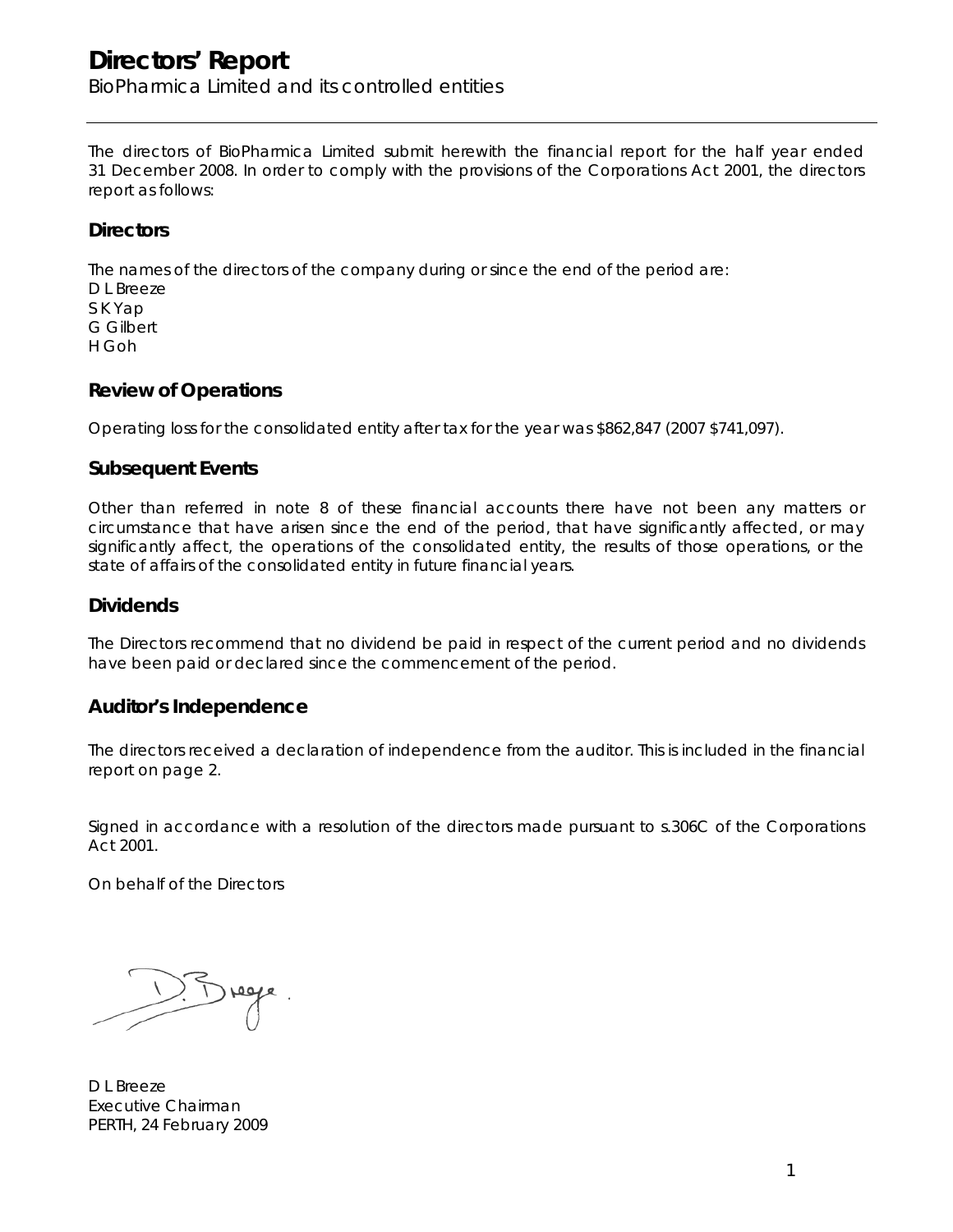

### AUDITOR'S INDEPENDENCE DECLARATION

As lead auditor for the review of BioPharmica Limited for the half year ended 31 December 2008, I declare that to the best of my knowledge and belief, there have been:

- (a) no contraventions of the auditor independence requirements of the Corporations Act 2001 in relation to the review; and
- (b) no contraventions of any applicable code of professional conduct in relation to the review.

This declaration is in respect of BioPharmica Limited and the entities it controlled during the half year.

**PKF** Chartered Accountants

Nuotott

**Chris Nicolof** Partner

Dated at Perth, Western Australia this 24<sup>th</sup> day of February 2009

Tel: 61 8 9278 2222 | Fax: 61 8 9278 2200 | www.pkf.com.au West Australian Partnership | ABN 39 542 778 278 Level 7, BGC Centre | 28 The Esplanade | Perth | Western Australia 6000 | Australia PO Box Z5066 | St Georges Terrace | Perth | Western Australia 6831

PKF is a national association of independent chartered accounting and consulting firms, each trading as PKF. PKF Australia Ltd is also a member of PKF International, an association of legally independent chartered accounting and consulting firms.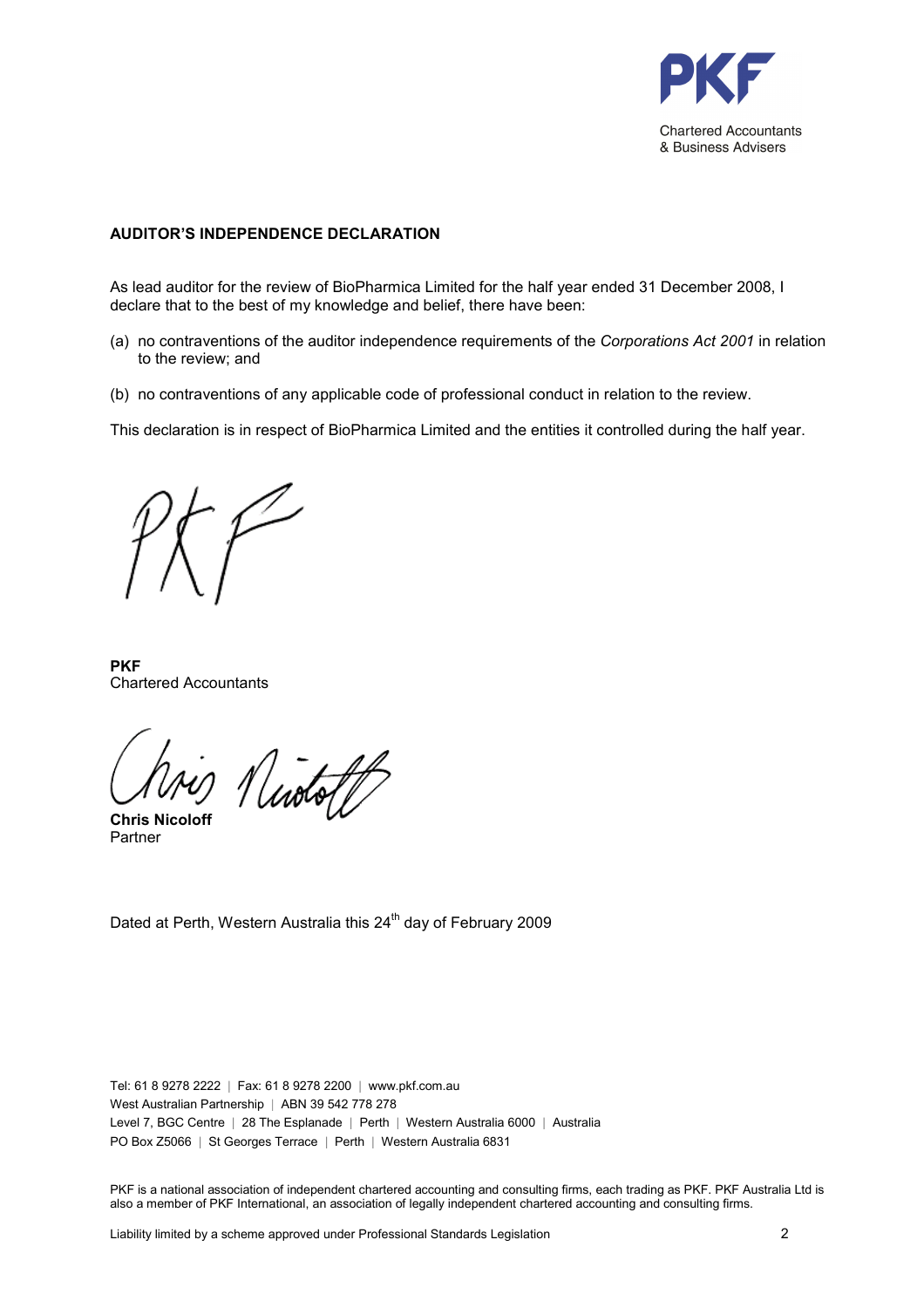BioPharmica Ltd and its controlled entities

The directors of the company declare that:

- 1. The financial statements and notes, as set out on pages 4 to 13:
	- a) Comply with Accounting Standard AASB 134 Interim Financial Reporting and the Corporations Regulations; and
	- b) give a true and fair view of the economic entity's financial position as at 31 December 2008 and of its performance for the half-year ended on that date.
- 2. In the directors' opinion there are reasonable grounds to believe that the company will be able to pay its debts as and when they become due and payable.

This declaration is made in accordance with a resolution of the Board of Directors.

Drege

D L Breeze Executive Chairman PERTH, 24 February 2009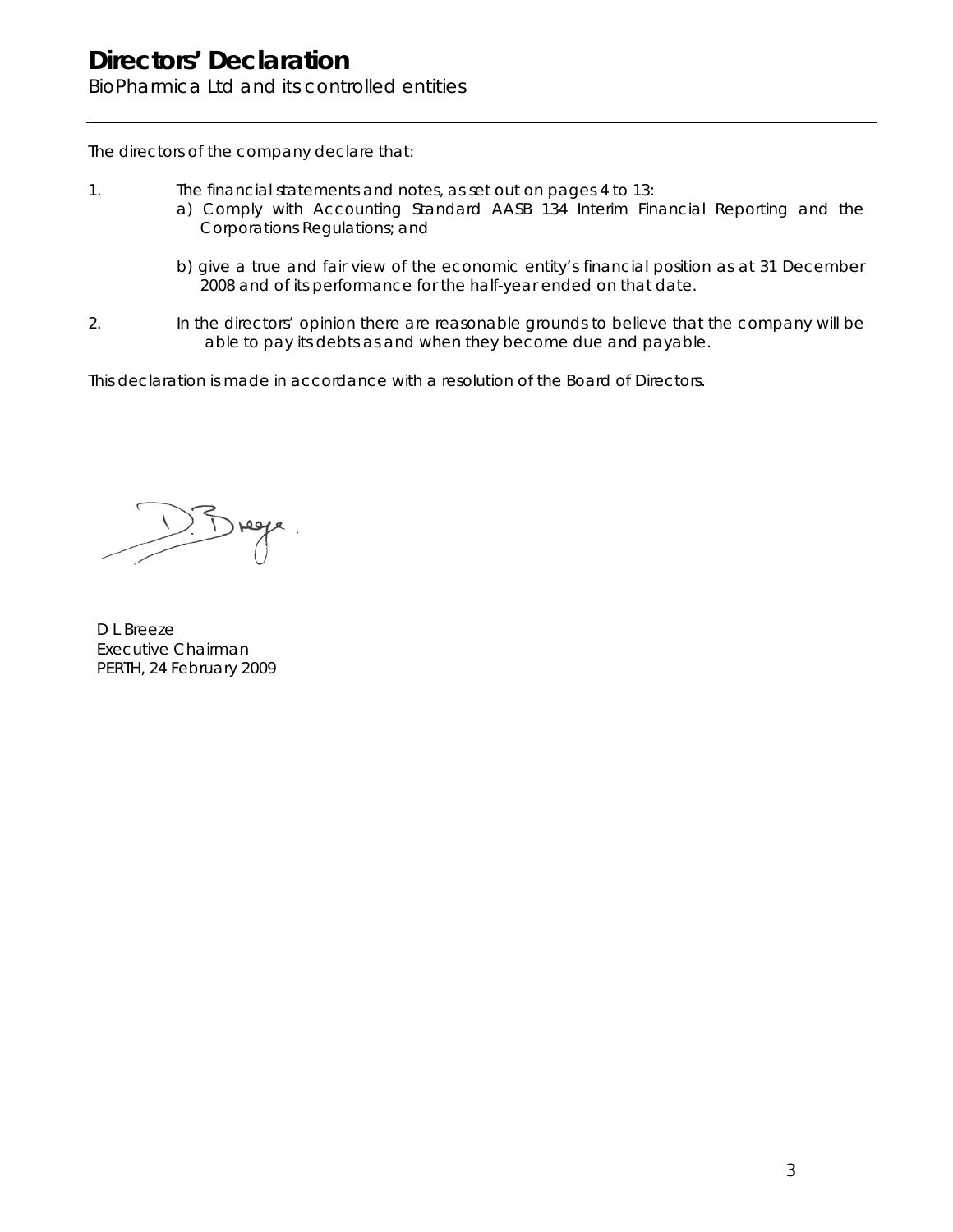# **Consolidated Income Statement**

## **for the half year ended 31 December 2008**

BioPharmica Limited and its controlled entities

|                                                   | <b>Note</b> | 31 December<br>2008<br>\$ | 31 December<br>2007<br>\$ |
|---------------------------------------------------|-------------|---------------------------|---------------------------|
| Revenue from ordinary activities                  | 4           | 71,504                    | 144,593                   |
|                                                   |             |                           |                           |
| Other Revenue                                     | 4           | 16,835                    | 200,000                   |
| Share of Associates Loss                          |             |                           | (34, 428)                 |
| Administration expenses                           |             | (102, 836)                | (83,912)                  |
| Consulting and legal expenses                     |             | (151, 531)                | (142, 823)                |
| Depreciation and amortisation expense             |             | (97, 994)                 | (100, 475)                |
| Employee benefits expense                         |             | (69, 565)                 | (21, 750)                 |
| Equipment rental expense                          |             | (10, 472)                 | (17,657)                  |
| Insurance expenses                                |             | (12, 213)                 | (13, 857)                 |
| Listing mailing and distribution expenses         |             |                           | (60, 164)                 |
| Diminution expense                                |             | (151, 697)                |                           |
| Other expenses                                    |             | (71, 095)                 | (158, 321)                |
| Research and Development expenses                 |             | (212,969)                 | (350, 594)                |
| Service expenses                                  |             | (65, 520)                 | (93, 570)                 |
| Traveling expenses                                |             | (5, 294)                  | (8, 139)                  |
| Loss before income tax                            |             | (862, 847)                | (741, 097)                |
| Income tax expense                                |             |                           |                           |
| Loss from continuing operations                   |             | (862, 847)                | (741, 097)                |
| Loss attributable to minority equity interest     |             | 27,069                    | 16,163                    |
| Loss attributable to members of the parent entity |             | (835, 778)                | (724, 934)                |
| Earnings Per Share -                              |             |                           |                           |
| Basic and Diluted (cents per share)               |             | (1.23)                    | (1.15)                    |

The accompanying notes form part of these financial statements.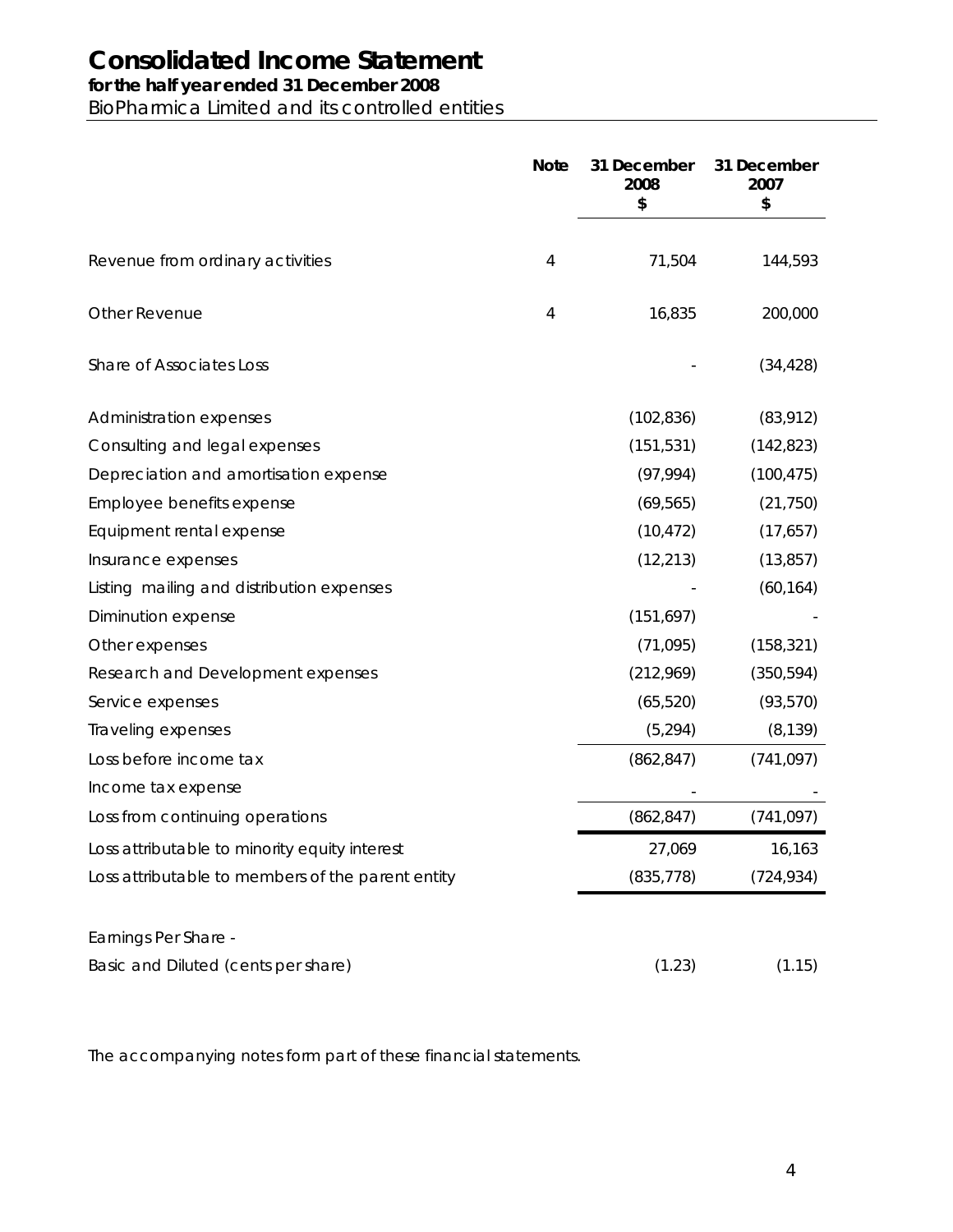# **Consolidated Balance Sheet**

### **as at 31 December 2008**

BioPharmica Limited and its controlled entities

|                                  | <b>Note</b> | 31 December<br>2008<br>\$ | 30 June<br>2008<br>\$ |
|----------------------------------|-------------|---------------------------|-----------------------|
| <b>Current Assets</b>            |             |                           |                       |
| Cash and cash equivalents        | 5           | 463,392                   | 836,130               |
| Trade and other receivables      |             | 394,235                   | 834,943               |
| <b>Financial Assets</b>          |             | 873,257                   | 646,862               |
| <b>Other Current Assets</b>      |             | 16,508                    | 9,957                 |
| <b>Total Current Assets</b>      |             | 1,747,392                 | 2,327,892             |
| <b>Non-Current Assets</b>        |             |                           |                       |
| Financial assets                 |             | 157,525                   | 242,846               |
| Intangible assets                |             | 920,072                   | 1,086,769             |
| Property, plant and equipment    |             | 80,194                    | 173,515               |
| <b>Total Non-Current Assets</b>  |             | 1,157,791                 | 1,503,130             |
| <b>Total Assets</b>              |             | 2,905,183                 | 3,831,022             |
| <b>Current Liabilities</b>       |             |                           |                       |
| Trade and other payables         |             | 173,601                   | 259,551               |
| <b>Financial liabilities</b>     |             | 151,137                   | 228,700               |
| Short-term provisions            |             | 14,437                    | 7,507                 |
| <b>Total Current Liabilities</b> |             | 339,175                   | 495,758               |
| <b>Non Current Liabilities</b>   |             |                           |                       |
| <b>Financial liabilities</b>     |             | 285,820                   | 224,284               |
| <b>Total Current Liabilities</b> |             | 285,820                   | 224,284               |
| <b>Total Liabilities</b>         |             | 624,995                   | 720,042               |
| <b>Net Assets</b>                |             | 2,280,188                 | 3,110,980             |
| Equity                           |             |                           |                       |
| Issued capital                   | 6           | 7,184,660                 | 7,184,660             |
| <b>Option Reserve</b>            |             | 262,236                   | 230,181               |
| <b>Accumulated losses</b>        |             | (5, 183, 258)             | (4,347,480)           |
| Minority equity interest         |             | 16,550                    | 43,619                |
| <b>Total Equity</b>              |             | 2,280,188                 | 3,110,980             |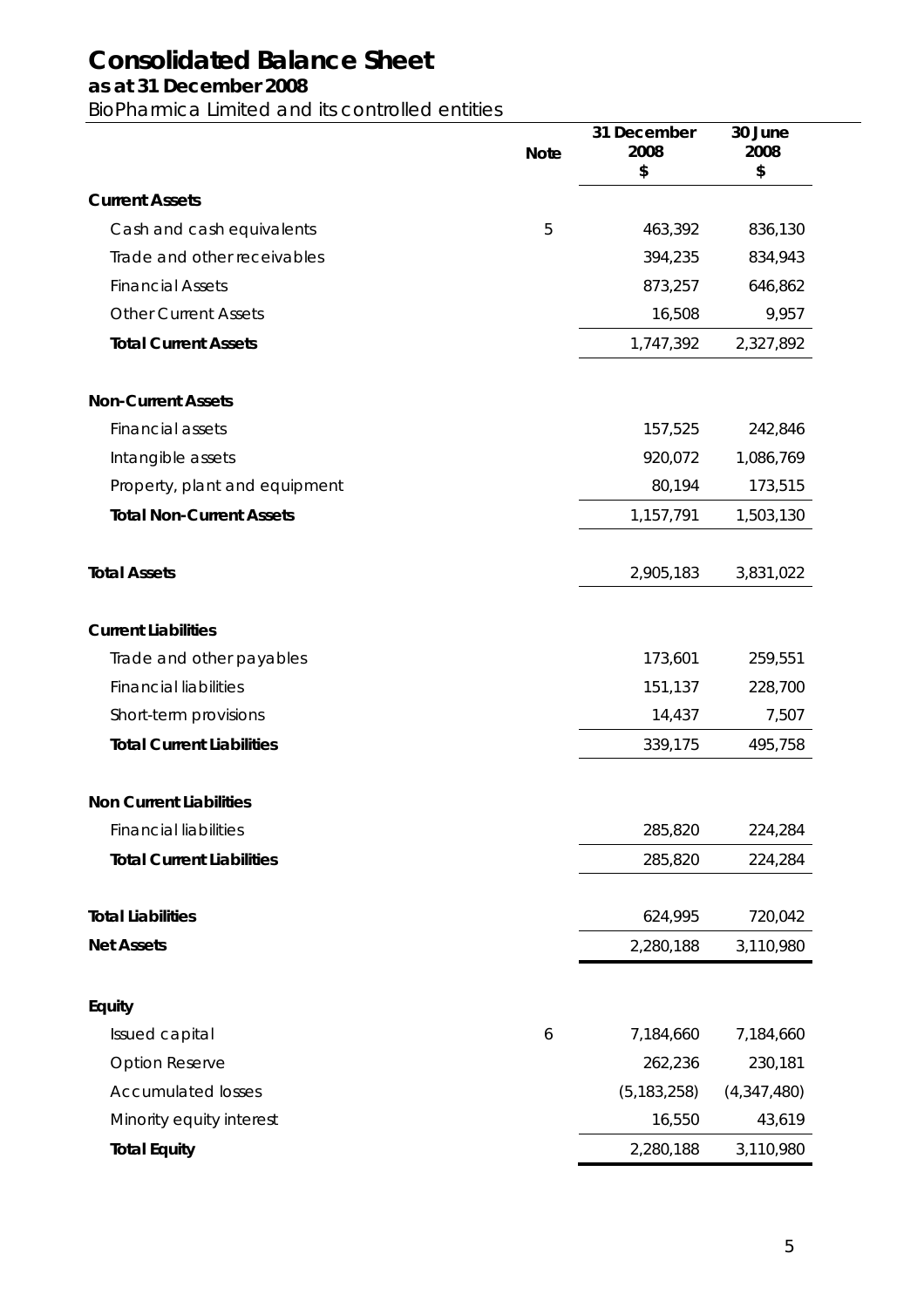# **Consolidated Statement of Changes in Equity**

**for the half year ended 31 December 2008**

BioPharmica Limited and its controlled entities

|                                                           | Ordinary<br><b>Share</b><br>Capital<br>\$ | Accumulated<br>losses<br>\$ | <b>Options</b><br>\$ | Minority<br><b>Interest</b><br>\$ | Total<br>\$ |
|-----------------------------------------------------------|-------------------------------------------|-----------------------------|----------------------|-----------------------------------|-------------|
| Balance as at 1 July 2007                                 | 6,588,464                                 | (3, 156, 616)               | 111,191              | 61,648                            | 3,604,687   |
| Recoupment of transaction<br>costs                        |                                           |                             |                      |                                   |             |
| Shares issued during financial<br>period                  | 1,174,860                                 |                             |                      |                                   | 1,174,860   |
| In specie distribution                                    | (781, 516)                                |                             |                      |                                   | (781, 516)  |
| <b>Expired Options</b>                                    | 102,851                                   |                             | (102, 851)           |                                   |             |
| Total recognised income and<br>expenses for the half year |                                           | (724, 934)                  |                      |                                   | (724, 934)  |
| Minority Equity Interest                                  |                                           |                             |                      | (16, 163)                         | (16, 163)   |
| Balance for the half year<br>ending 31 December 2007      | 7,084,659                                 | (3,881,550)                 | 8,340                | 45,485                            | 3,256,934   |
|                                                           |                                           |                             |                      |                                   |             |
| Balance as at 1 July 2008                                 | 7,184,660                                 | (4,347,480)                 | 230,181              | 43,619                            | 3,110,980   |
| Options charges to the profit<br>and loss during the year |                                           |                             | 32,055               |                                   | 32,055      |
| <b>Expired options</b>                                    |                                           |                             |                      |                                   |             |
| Total recognised income and<br>expenses for the half year |                                           | (835, 778)                  |                      |                                   | (835, 778)  |
| Minority Equity Interest                                  |                                           |                             |                      | (27,069)                          | (27,069)    |
| Balance for the half year<br>ending 31 December 2008      | 7,184,660                                 | (5, 183, 258)               | 262,236              | 16,550                            | 2,280,188   |

The accompanying notes form part of these financial statements.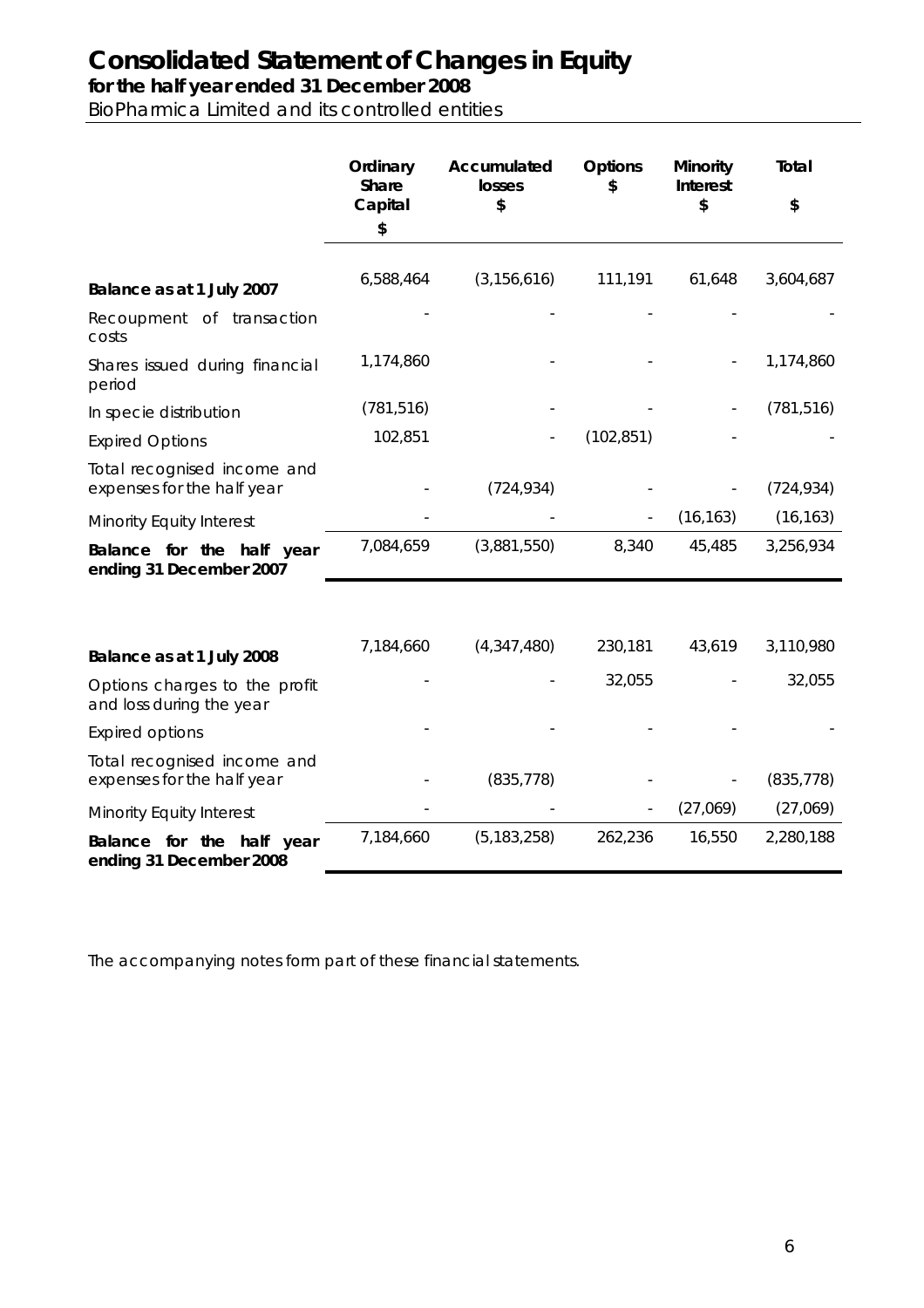# **Consolidated Cash Flow Statement**

**for the period ended 31 December 2008**

BioPharmica Limited and its controlled entities

|                                             | <b>Note</b> | 31 December<br>2008<br>\$ | 31 December<br>2007<br>\$ |
|---------------------------------------------|-------------|---------------------------|---------------------------|
| <b>Cash Flows From Operating Activities</b> |             |                           |                           |
| Cash receipts from customers                |             | 60,523                    | 137,088                   |
| Cash payments to suppliers                  |             | (580, 433)                | (1, 159, 235)             |
| Research and Development Claw back          |             | 440,611                   | 352,364                   |
| Interest received                           |             | 26,602                    | 35,912                    |
| Net cash used in operating activities       |             | (52, 697)                 | (633, 871)                |
| <b>Cash Flows From Investing Activities</b> |             |                           |                           |
| Purchase of investments                     |             |                           | (589,000)                 |
| Payment for property, plant and equipment   |             | (144)                     | (362)                     |
| Loans to other entities                     |             | (242, 334)                | (382, 480)                |
| Net cash used in investing activities       |             | (242, 478)                | (971, 842)                |
| <b>Cash Flows From Financing Activities</b> |             |                           |                           |
| Proceeds from capital raising               |             |                           | 1,174,860                 |
| Repayment of borrowings                     |             | (77, 564)                 | (77, 566)                 |
| Net cash provided by financing activities   |             | (77, 564)                 | 1,097,294                 |
| Net increase in Cash Held                   |             | (372, 739)                | (508, 419)                |
| Cash At the Beginning Of The Financial Year |             | 836,131                   | 2,076,725                 |
| Cash At The End Of The Financial Year       | 5           | 463,392                   | 1,568,306                 |

The accompanying notes form part of these financial statements.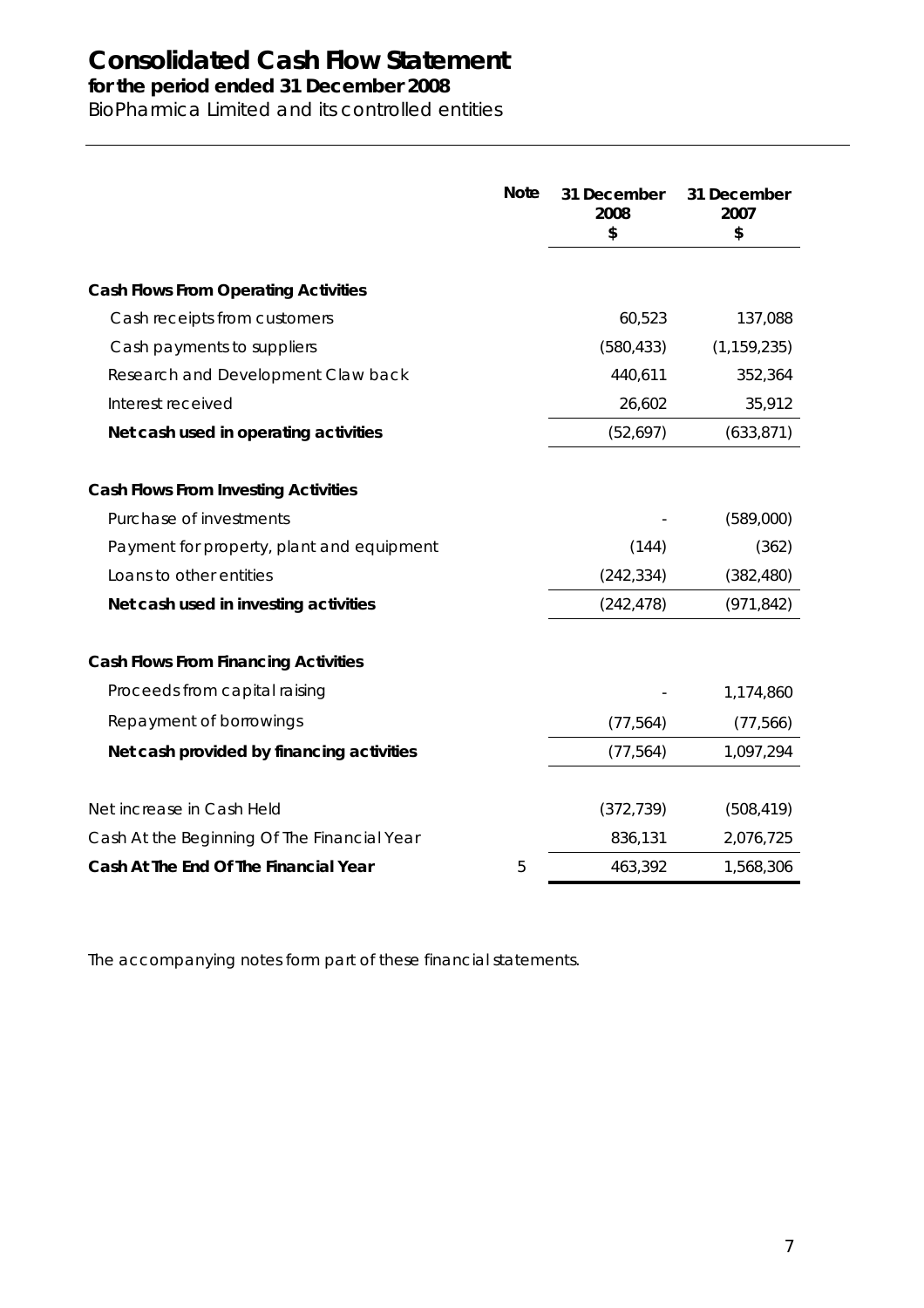# **Notes to the Financial Statements**

**for the period ended 31 December 2008**

BioPharmica Limited and its controlled entities

## **1. CORPORATE INFORMATION**

The financial report of BioPharmica Limited (the company) for the half-year ended 31 December 2008 was authorised for issue in accordance with a resolution of the directors on 24 February 2009

BioPharmica Limited is a company incorporated in Australia and limited by shares which are publicly traded on the Australian Securities Exchange.

## **2. SUMMARY OF SIGNIFICANT ACCOUNTING POLICIES**

The half-year financial report does not include all of the notes of the type normally included within the annual financial report and therefore cannot be expected to provide as full an understanding of the financial performance, financial position and financing and investing activities of the consolidated entity as the full financial report.

The half-year financial report should be read in conjunction with the annual Financial Report of BioPharmica Limited as at 30 June 2008.

It is also recommended that the half-year financial report be considered together with any public announcements made by BioPharmica Limited and its controlled entities during the half-year ended 31 December 2008 in accordance with the continuous disclosure obligations arising under the Corporations Act 2001.

### **(a) Basis of Preparation**

The half-year consolidated financial statements are a general purpose financial report prepared in accordance with the requirements of the Corporations Act 2001, Australian Accounting Standard AASB 134: Interim Financial Reporting, Australian Accounting Interpretations and other authoritative pronouncements of the Australian Accounting Standards Board. The half-year financial report has been prepared on a historical cost basis, except where stated.

For the purpose of preparing the half-year financial report, the half-year has been treated as a discrete reporting period.

### **Reporting Basis and Conventions**

The half-year report has been prepared on an accruals basis and is based on historical costs modified by the revaluation of selected non-current assets, financial assets and financial liabilities for which the fair value basis of accounting has been applied.

### **(b) Significant Accounting Policies**

The half-year consolidated financial statements have been prepared using the same accounting policies as used in the annual financial statements for the year ended 30 June 2008, except for the adoption of amending standards mandatory for annual periods beginning on or after 1 July 2008, as described in Note 2(d).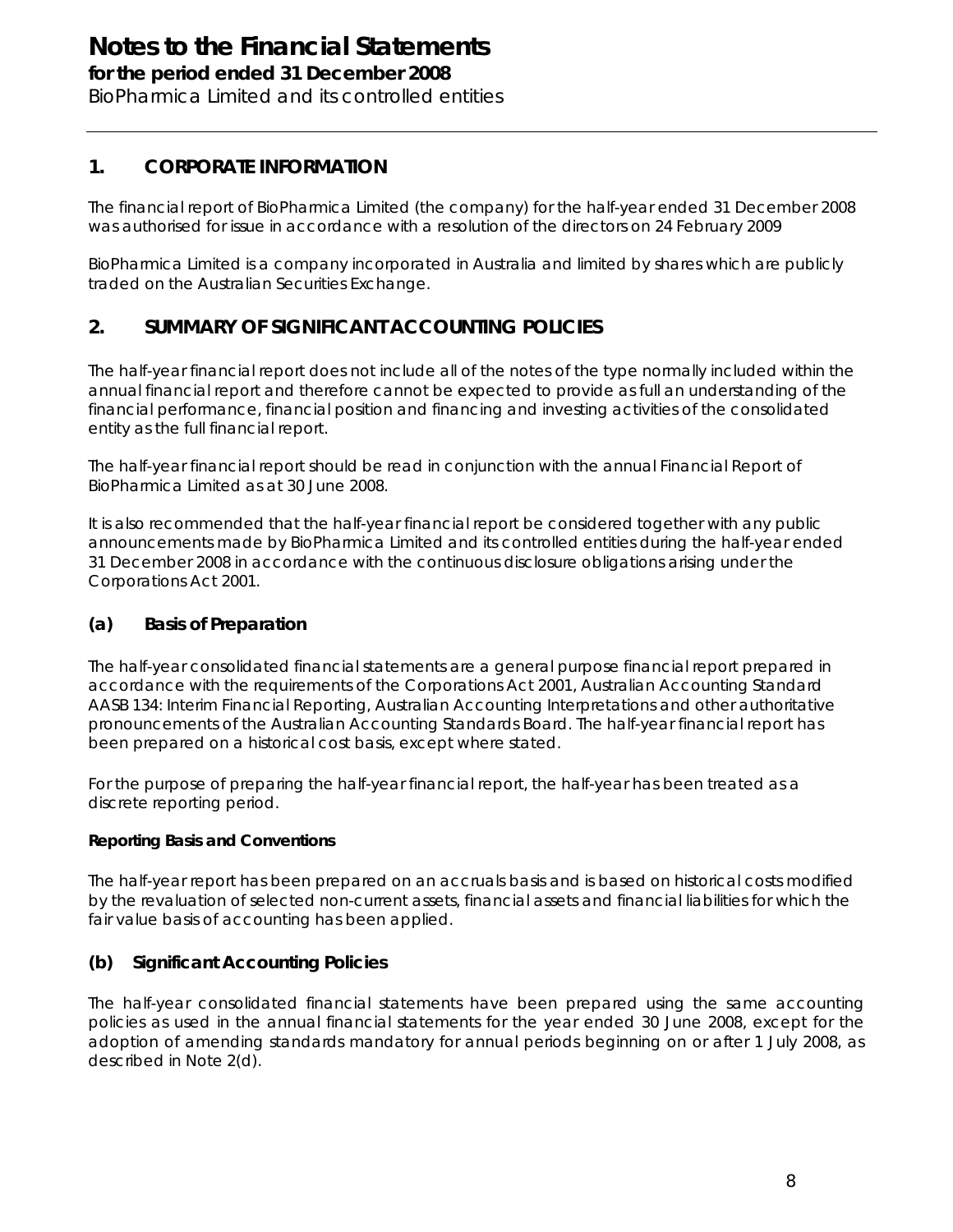**for the period ended 31 December 2008**

BioPharmica Limited and its controlled entities

### **(c) Going Concern**

The consolidated entity has incurred losses of \$835,778 for the half year ended 31 December 2008 (31 December 2007: losses of \$724,934), and has a working capital surplus of \$1,408,217 as at 31 December 2008 (30 June 2008: surplus of \$1,832,134). During the year, the company has lost future funding due to the withdrawal by the Federal Government of the Commercial Ready Grant Program.

The directors have reviewed their expenditure and have implemented methods of costs reduction. The directors as a part of their cash monitoring, have voluntarily suspended cash payments for their director's fees. The director's fees of the company are expected to be paid via shares (subject to shareholder approval).

No further funds are required to be spent on key technology projects (HLS5 Tumour Supressor Gene and BacTrack) as all work expected to be undertaken by the company has been completed. The company is vigorously pursuing partnering opportunities so the technology can be further developed in order for the commercialisation phase to commence.

The directors have prepared cash flow forecasts that indicate that the consolidated entity will have sufficient cashflows for a period of at least 12 months from the date of this report.

Based on the cash flow forecasts and the monitoring of operational costs, the directors are satisfied that, the going concern basis of preparation is appropriate. The financial report has therefore been prepared on a going concern basis, which assumes continuity of normal business activities and the realisation of assets and the settlement of liabilities in the ordinary course of business.

No allowance for such circumstances has been made in the Financial Report.

### **(d) New standards and Interpretations Not Yet Adopted**

The following standards, amendments to standards and interpretations have been identified as those which may impact the entity in the period of initial application. They are available for early adoption for financial reporting periods beginning 1 January 2009 but have not been applied in preparing the financial report.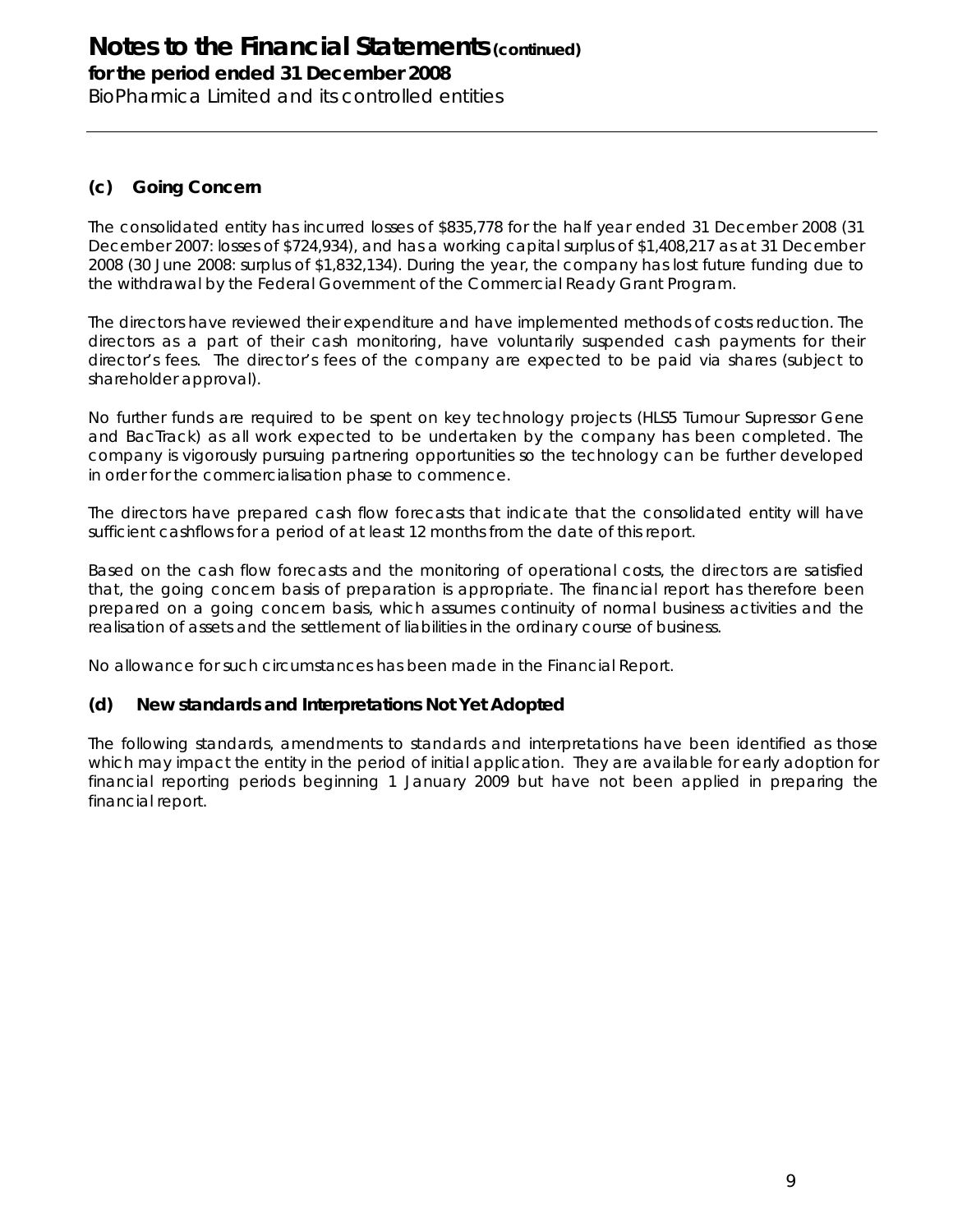**for the period ended 31 December 2008**

BioPharmica Limited and its controlled entities

| New or revised requirement                                                                                                                                                                                                                                                                                                                                                                                                                                                                                                                    | <b>Effective for annual</b><br>reporting periods<br>beginning/ending<br>on or after | <b>More</b><br>information                                       | Impact on<br>Group                                                                                                                                                      |
|-----------------------------------------------------------------------------------------------------------------------------------------------------------------------------------------------------------------------------------------------------------------------------------------------------------------------------------------------------------------------------------------------------------------------------------------------------------------------------------------------------------------------------------------------|-------------------------------------------------------------------------------------|------------------------------------------------------------------|-------------------------------------------------------------------------------------------------------------------------------------------------------------------------|
| AASB 101 Presentation of Financial<br><b>Statements (Revised September</b><br>2007), AASB 2007-8 Amendments to<br>Australian Accounting Standards &<br>Interpretations and AASB 2007-10<br><b>Further Amendments to AASBs arising</b><br>from AASB 101<br>The revised standard affects the<br>presentation of changes in equity<br>and comprehensive income. It does<br>not change the recognition,<br>measurement or disclosure of specific<br>transactions and other events<br>required by other AASB standards.                            | Beginning 1<br>January 2009                                                         | This will be<br>adopted for<br>the year<br>ended 30 June<br>2010 | This is a<br>disclosure<br>standard, so<br>will have no<br>direct impact<br>on amounts<br>in the<br>financial<br>report, other<br>than<br>amendments<br>to disclosures. |
| AASB 123 Borrowing Costs (Revised),<br>AASB 2007-6 Amendments to<br>Australian Accounting Standards 1,<br>101, 107, 111, 116, 138 and<br>Interpretations 1 & 12<br>This revision eliminates the option to<br>expense borrowing costs on<br>qualifying assets and requires that<br>they be capitalised. The Amending<br>Standard eliminates reference to the<br>expensing option in various other<br>pronouncements.                                                                                                                           | Beginning 1<br>January 2009                                                         | This will be<br>adopted for<br>the year<br>ended 30 June<br>2010 | The adoption<br>of this<br>standard will<br>have no<br>impact on<br>the group.                                                                                          |
| <b>AASB 3 Business Combinations</b><br>(Revised), AASB 127 Consolidated<br>and Separate Financial Statements<br>(Amended), AASB 2008-3<br>Amendments to AASBs arising from<br>AASB 3 and AASB 127<br>This revision changes the application<br>of acquisition accounting for business<br>combinations and accounting for<br>non-controlling interests. The revised<br>and amended standards incorporate<br>many changes which will have a<br>significant impact on the profit and<br>loss for entities entering into business<br>combinations. | Beginning 1 July<br>2009                                                            | This will be<br>adopted for<br>the year<br>ended 30 June<br>2010 | The impact of<br>this standard<br>on the group<br>has not yet<br>been<br>determined.                                                                                    |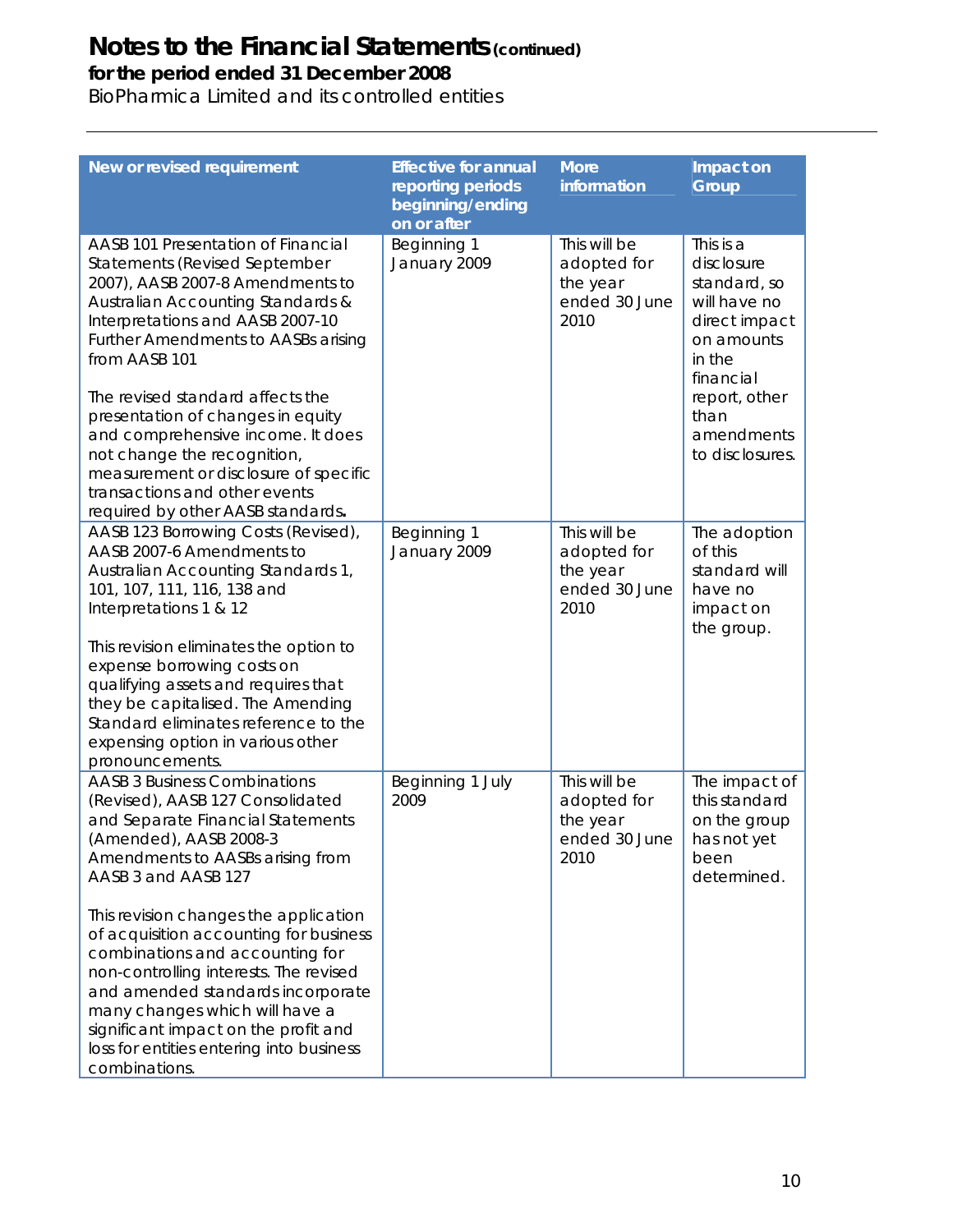**for the period ended 31 December 2008**

BioPharmica Limited and its controlled entities

| New or revised requirement                                                                                                                                                                                                                                                                                                                                                                                                                                                                           | <b>Effective for annual</b><br>reporting periods<br>beginning/ending<br>on or after | <b>More</b><br>information                                       | Impact on<br><b>Group</b>                                                                                                                                                 |
|------------------------------------------------------------------------------------------------------------------------------------------------------------------------------------------------------------------------------------------------------------------------------------------------------------------------------------------------------------------------------------------------------------------------------------------------------------------------------------------------------|-------------------------------------------------------------------------------------|------------------------------------------------------------------|---------------------------------------------------------------------------------------------------------------------------------------------------------------------------|
| AASB 8 Operating Segments, AASB<br>2007-3 Amendments to Australian<br>Accounting Standards 5, 6, 102, 107,<br>119, 127, 134, 136, 1023 & 1038 arising<br>from AASB 8<br>This standard supersedes AASB 114<br>Segment Reporting, introducing a US<br>GAAP approach of management<br>reporting as part of the convergence<br>project with FASB.                                                                                                                                                        | Beginning 1<br>January 2009                                                         | This will be<br>adopted for<br>the year<br>ended 30 June<br>2010 | AASB 8 is a<br>disclosure<br>standard, so<br>will have no<br>direct impact<br>on amounts<br>in the<br>financial<br>report, other<br>than<br>amendments<br>to disclosures. |
| AASB 2008-1 Amendments to<br><b>Australian Accounting Standards:</b><br>Share-Based Payments: Vesting<br><b>Conditions and Cancellations</b><br>This clarifies that vesting conditions<br>comprise service conditions and<br>performance conditions only and<br>that other features of a share-based<br>payment transaction are not vesting<br>conditions. It also specify that all<br>cancellations, whether by the entity<br>or by other parties, should receive the<br>same accounting treatment. | Beginning 1<br>January 2009                                                         | This will be<br>adopted for<br>the year<br>ended 30 June<br>2010 | The impact of<br>this standard<br>on the group<br>has not yet<br>been<br>determined.                                                                                      |
| AASB 2008-7 Amendments to<br>Australian Accounting Standards -<br>Cost of an Investment in a Subsidiary,<br>Jointly Controlled Entity or Associate<br>This amends and clarifies the<br>following standards AASB 101, AASB<br>118, AASB 127 and AASB 136 for the<br>treatment of determining the cost of<br>an investment in a subsidiary, jointly<br>controlled entity or associate.                                                                                                                 | Beginning 1<br>January 2009                                                         | This will be<br>adopted for<br>the year<br>ended 30 June<br>2010 | The impact of<br>this standard<br>on the group<br>has not yet<br>been<br>determined.                                                                                      |
| Interpretation 17 Distributions of Non-<br>cash Assets to Owners<br>This Interpretation provides guidance<br>on how an entity should measure<br>distributions of assets other than cash<br>when it pays dividends to its owners,<br>except for common control<br>transactions.                                                                                                                                                                                                                       | Beginning 1<br>January 2009                                                         | This will be<br>adopted for<br>the year<br>ended 30 June<br>2010 | The impact of<br>this standard<br>on the group<br>has not yet<br>been<br>determined.                                                                                      |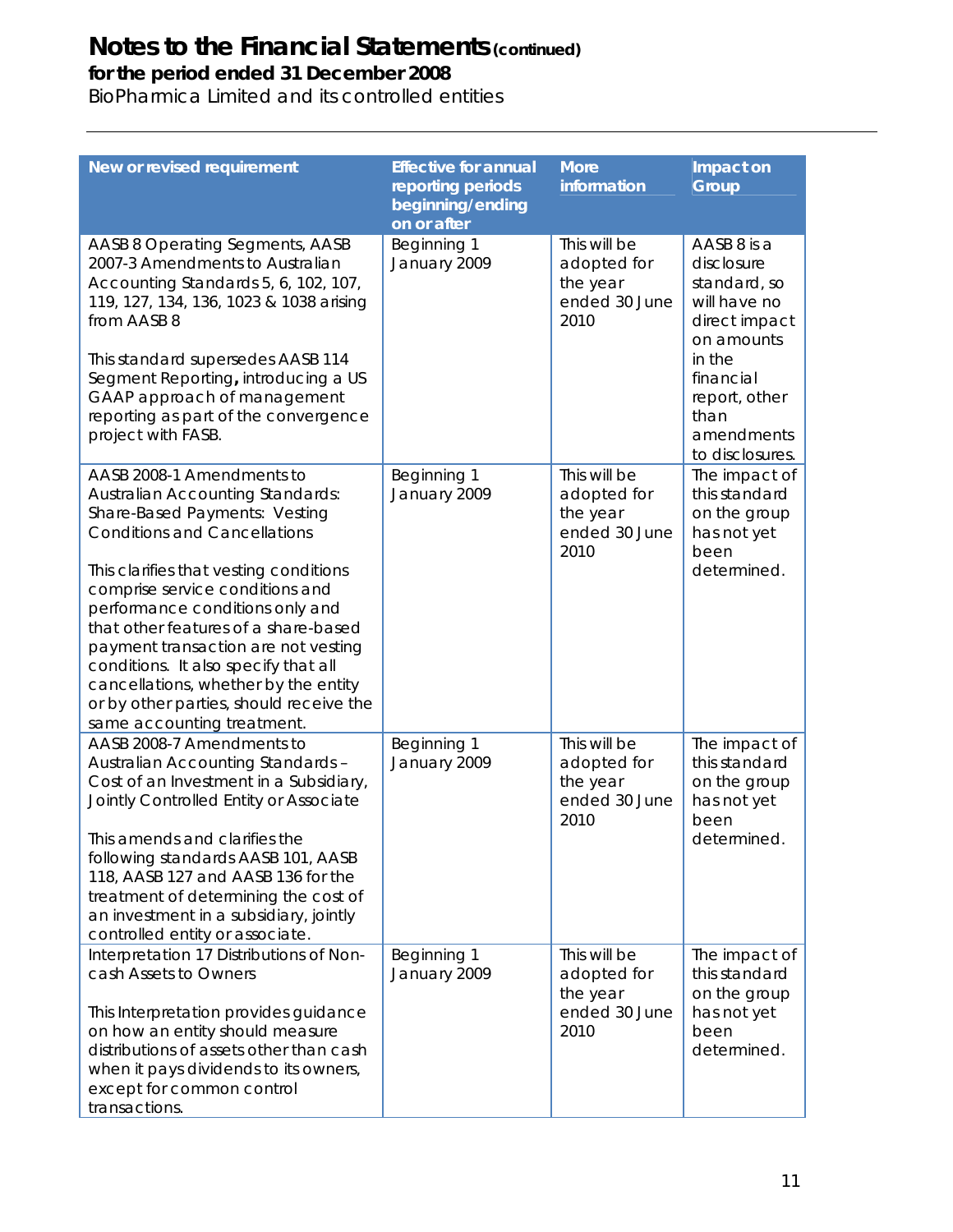**for the period ended 31 December 2008**

BioPharmica Limited and its controlled entities

### **(e) Intangibles – Patents and Trademarks**

Patents and trademarks are recognised at cost of acquisition. Patents and trademarks have a finite life and are carried at cost less any accumulated amortisation and any impairment losses. Patents and trademarks are amortised over their useful life of 20 years.

### **3. SEGMENT INFORMATION**

The Economic entity operates predominantly in one industry, namely the biomedical research sector through its wholly owned subsidiary Molecular Discovery Systems Pty Ltd. These activities are predominantly in Australia.

### **4. REVENUE, INCOME AND EXPENSES**

|                                  |                        | Consolidated           |  |  |
|----------------------------------|------------------------|------------------------|--|--|
|                                  | December<br>2008<br>\$ | December<br>2007<br>\$ |  |  |
| Revenue                          |                        |                        |  |  |
| Cost recoveries                  | 39,902                 | 33,927                 |  |  |
| Grant Income                     | 5,000                  | 74,754                 |  |  |
| Interest revenue: other entities | 26,602                 | 35,912                 |  |  |
| Total revenue                    | 71,504                 | 144,593                |  |  |
| Other income                     |                        |                        |  |  |
| ATO FBT refund                   | 16,835                 | -                      |  |  |
| Grant Income                     |                        | 200,000                |  |  |
|                                  | 16,835                 | 200,000                |  |  |

### **5. CASH AND CASH EQUIVALENTS**

|                                                                                                                                                             | Consolidated           |                        |  |
|-------------------------------------------------------------------------------------------------------------------------------------------------------------|------------------------|------------------------|--|
|                                                                                                                                                             | December<br>2008<br>\$ | December<br>2007<br>\$ |  |
| For the purpose of the half-year condensed cash<br>flow statement, cash and cash equivalents are<br>comprised of the following:<br>Cash at bank and in hand | 463,392                | 1,568,306              |  |
|                                                                                                                                                             | 463,392                | 1,568,306              |  |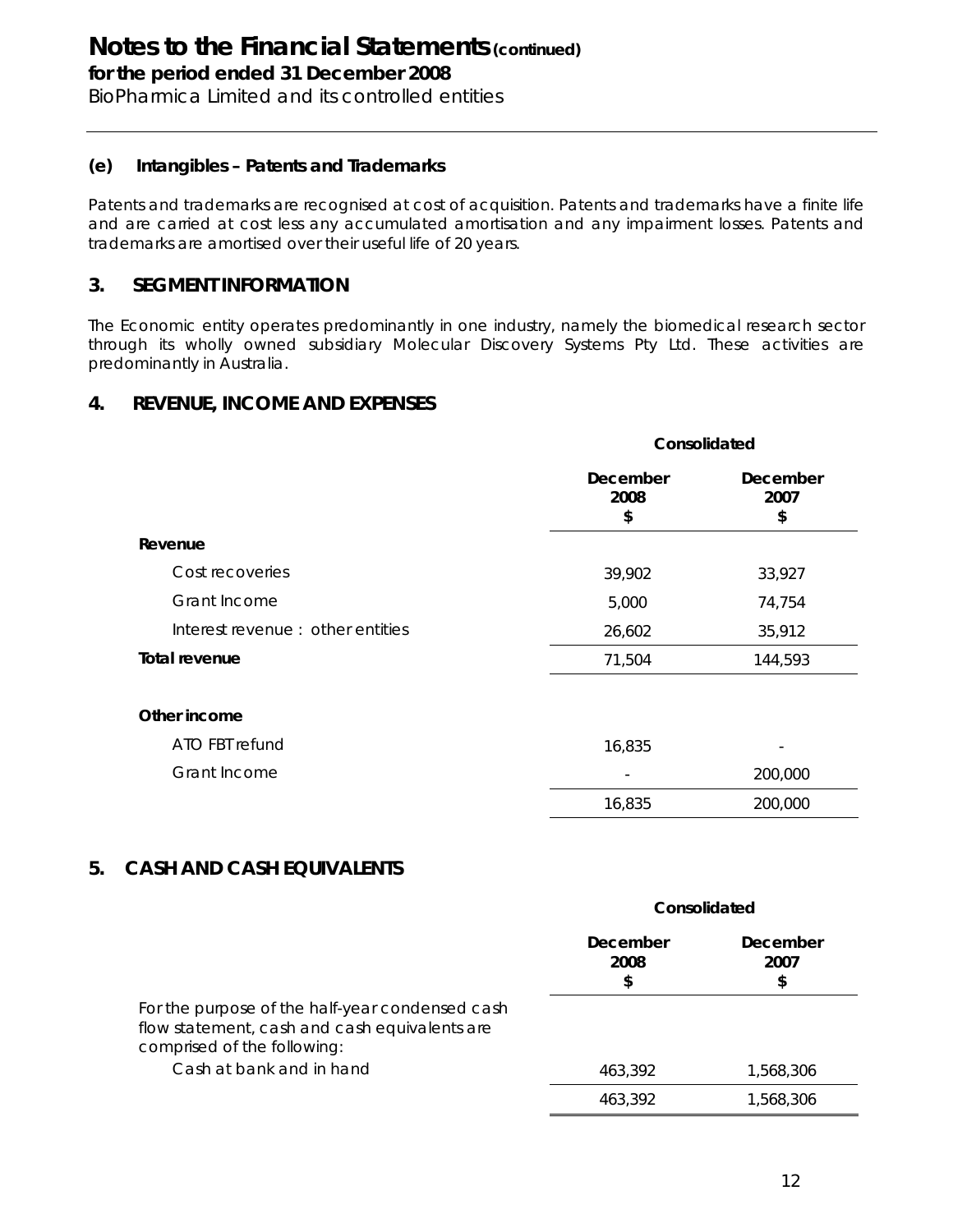**for the period ended 31 December 2008**

BioPharmica Limited and its controlled entities

## **6. CONTRIBUTED EQUITY**

|                     | Consolidated           |                    |
|---------------------|------------------------|--------------------|
|                     | December<br>2008<br>\$ | June<br>2008<br>\$ |
| Ordinary shares (i) | 7,184,660              | 7,184,660          |
|                     | 7,184,660              | 7,184,660          |

(i)Fully paid ordinary shares carry one vote per share and carry the right to dividends.

## **7. CONTINGENT LIABILITIES**

There has been no change in contingent liabilities since the last annual reporting date.

## **8. EVENTS SUBSEQUENT TO REPORTING DATE**

There have not been any further matters or circumstances that have arisen since the end of the period, that have significantly affected, or may significantly affect, the operations of the consolidated entity, the results of those operations, or the state of affairs of the consolidated entity in future financial years.

### **9. CHANGE IN ACCOUNTING POLICY**

The consolidated group changed its accounting policy for the half year ending 31 December 2008 relating to the amortization of intangibles. Patents associated with the HLS5 Tumour Suppressor Gene were previously considered to have an indefinite life and no amortisation charge was recognized. The group has now reassessed the life of these patents as being 20 years from the grant date of  $24<sup>th</sup>$ November 2000.

The aggregate effect of the change in the accounting policy on the half financial report for the half year ending 31 December 2008 is as follows :

|                                   | 31 December 2008 |            |               | 31 December 2007 |            |             |
|-----------------------------------|------------------|------------|---------------|------------------|------------|-------------|
|                                   | Previously       | Adjustment | Restated      | Previously       | Adjustment | Restated    |
|                                   | Stated           |            |               | Stated           |            |             |
| Income statement                  |                  |            |               |                  |            |             |
| Amortisation charge               | 82.994           | 15,000     | 97.994        | 85,475           | 15,000     | 100.475     |
| Loss Before Income Tax            |                  |            |               |                  |            |             |
|                                   | (847, 847)       | (15,000)   | (862, 847)    | (726, 097)       | (15,000)   | (741, 097)  |
|                                   |                  |            |               |                  |            |             |
| Basic Earnings per share          |                  |            |               |                  |            |             |
|                                   | (1.21)           | (0.02)     | (1.23)        | (1.13)           | (0.02)     | (1.15)      |
| <b>Diluted</b><br>Earnings<br>per |                  |            |               |                  |            |             |
| share                             | (1.21)           | (0.02)     | (1.23)        | (1.13)           | (0.02)     | (1.15)      |
|                                   | 31 December 2008 |            |               | 30 June 2008     |            |             |
| <b>Balance sheet</b>              |                  |            |               |                  |            |             |
| Intangible Assets                 | 935,072          | (15,000)   | 920,072       | 1,314,269        | (227, 500) | 1,086,769   |
| <b>Retained Earnings</b>          | (5, 168, 258)    | (15,000)   | (5, 183, 258) | (4, 119, 980)    | (227, 500) | (4,347,480) |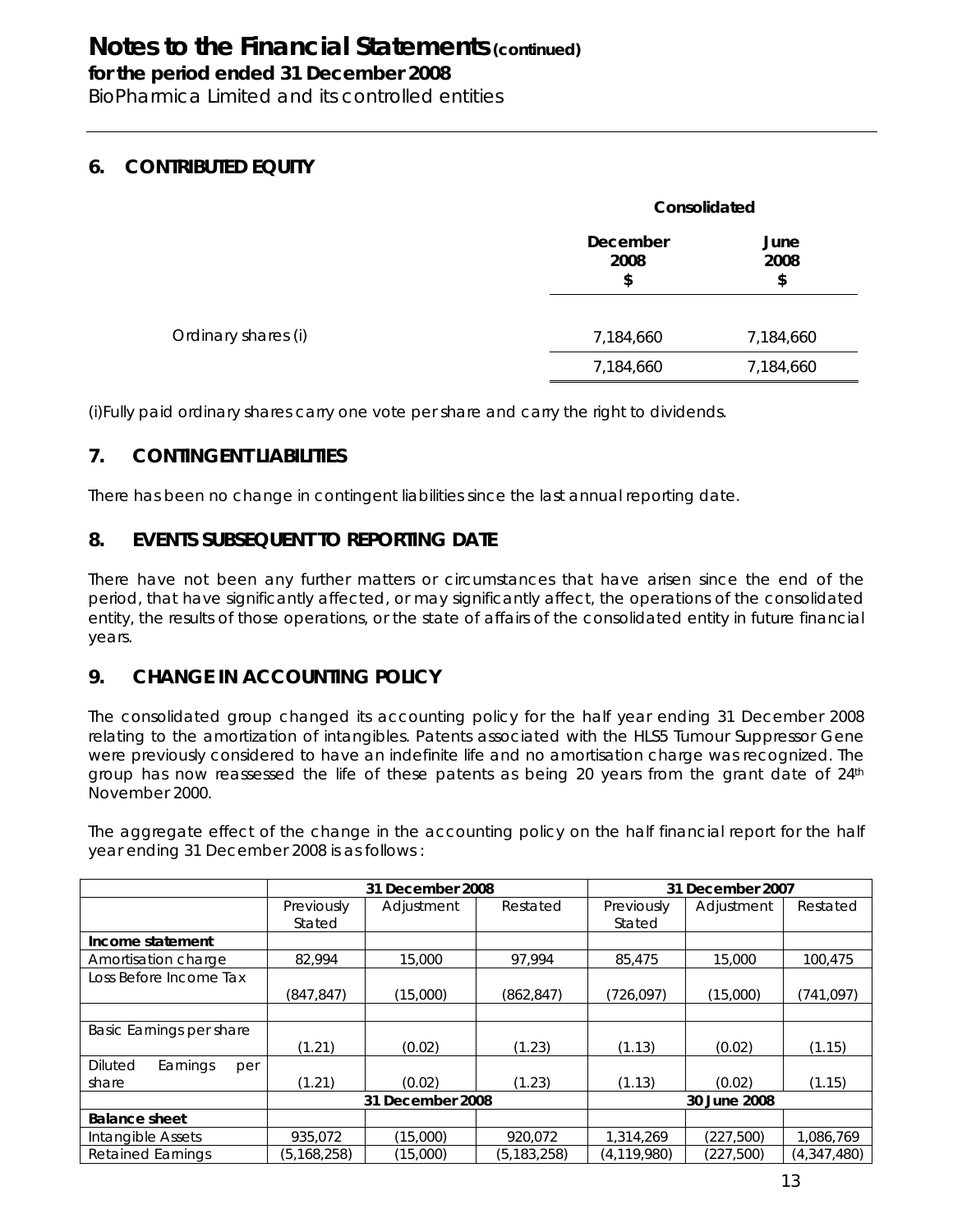

### INDEPENDENT AUDITOR'S REVIEW REPORT

#### To the members of BioPharmica Limited and its Controlled Entities

### Report on the Half-Year Financial Report

We have reviewed the accompanying half-year financial report of BioPharmica Limited and its controlled entities, which comprises the balance sheet as at 31 December 2008, and the income statement, statement of changes in equity and cash flow statement for the half-year ended on that date, a statement or description of accounting policies, other selected explanatory notes and the directors' declaration of the consolidated entity comprising the company and the entities it controlled at 31 December 2008 or from time to time during the half year ended on that date.

#### Directors' Responsibility for the Half-Year Financial Report

The directors of the company are responsible for the preparation and fair presentation of the half-year financial report in accordance with Australian Accounting Standards (including the Australian Accounting Interpretations) and the Corporations Act 2001. This responsibility includes establishing and maintaining internal control relevant to the preparation and fair presentation of the half-year financial report that is free from material misstatement, whether due to fraud or error; selecting and applying appropriate accounting policies; and making accounting estimates that are reasonable in the circumstances.

#### Auditor's Responsibility

Our responsibility is to express a conclusion on the half-year financial report based on our review. We conducted our review in accordance with Auditing Standard on Review Engagements ASRE 2410 Review of an Interim Financial Report Performed by the Independent Auditor of the Entity, in order to state whether, on the basis of the procedures described, we have become aware of any matter that makes us believe that the financial report is not in accordance with the Corporations Act 2001 including: giving a true and fair view of the company's financial position as at 31 December 2008 and its performance for the half-year ended on that date; and complying with Accounting Standard AASB 134 Interim Financial Reporting and the Corporations Regulations 2001. As the auditor of BioPharmica Limited, ASRE 2410 requires that we comply with the ethical requirements relevant to the audit of the annual financial report.

A review of a half-year financial report consists of making enquiries, primarily of persons responsible for financial and accounting matters, and applying analytical and other review procedures. A review is substantially less in scope than an audit conducted in accordance with Australian Auditing Standards and consequently does not enable us to obtain assurance that we would become aware of all significant matters that might be identified in an audit. Accordingly, we do not express an audit opinion.

#### Independence

In conducting our review, we have complied with the independence requirements of the Corporations Act 2001.

Tel: 61 8 9278 2222 | Fax: 61 8 9278 2200 | www.pkf.com.au West Australian Partnership | ABN 39 542 778 278 Level 7, BGC Centre | 28 The Esplanade | Perth | Western Australia 6000 | Australia PO Box Z5066 | St Georges Terrace | Perth | Western Australia 6831

PKF is a national association of independent chartered accounting and consulting firms, each trading as PKF. PKF Australia Ltd is also a member of PKF International, an association of legally independent chartered accounting and consulting firms.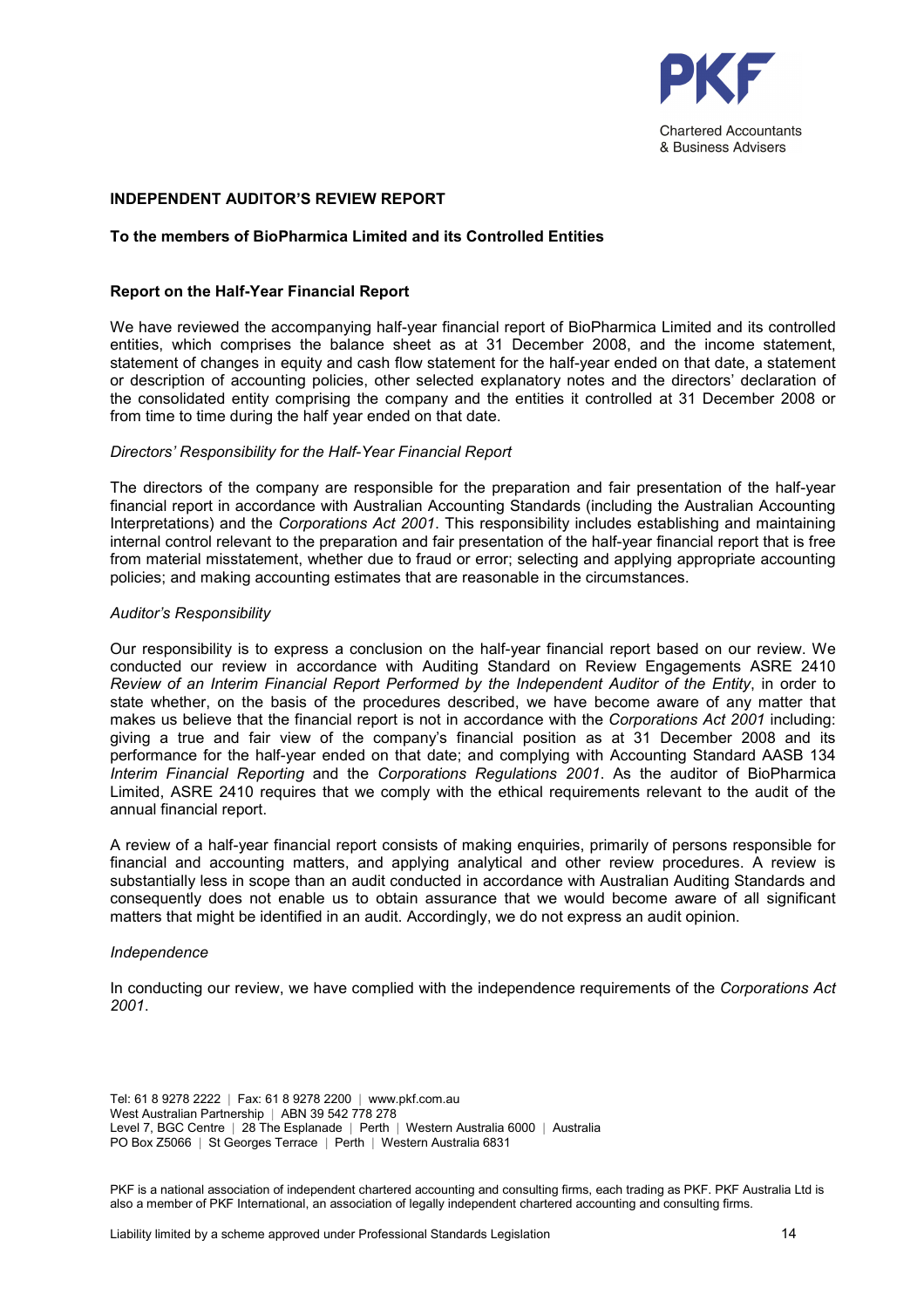

### Conclusion

Based on our review, which is not an audit, we have not become aware of any matter that makes us believe that the half-year financial report of BioPharmica Limited is not in accordance with the Corporations Act 2001 including:

- (a) giving a true and fair view of the consolidated entity's financial position as at 31 December 2008 and of its performance for the half-year ended on that date; and
- (b) complying with Accounting Standard AASB 134 Interim Financial Reporting and Corporations Regulations 2001.

**PKF** Chartered Accountants

Niotoff

Chris Nicoloff Partner

Dated at Perth, Western Australia this 24<sup>th</sup> day of February 2009